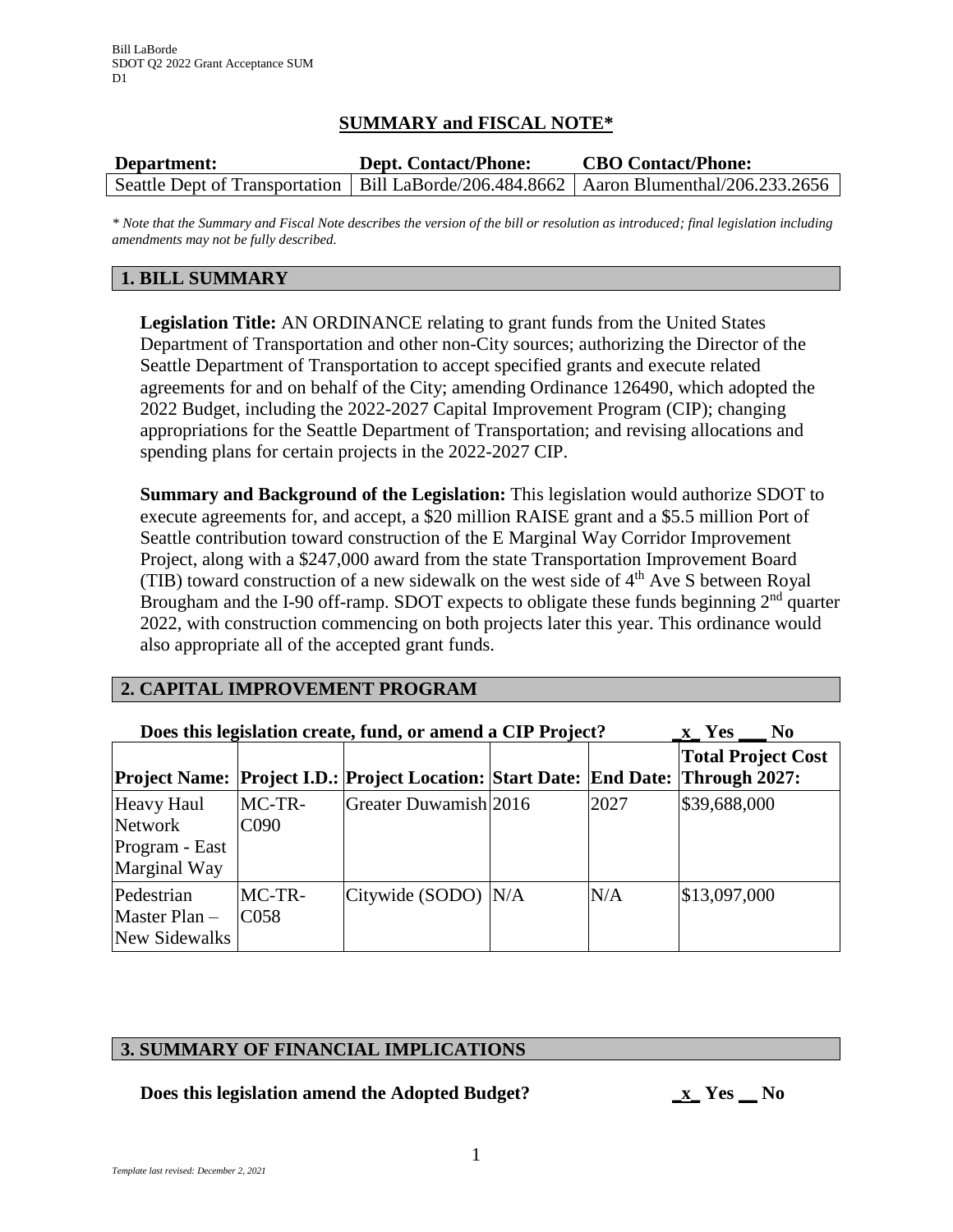|                                       | <b>General Fund \$</b>         |      | Other \$                      |      |
|---------------------------------------|--------------------------------|------|-------------------------------|------|
| Appropriation change $(\$)$ :         | 2022                           | 2023 | 2022                          | 2023 |
|                                       |                                |      | \$25,747,000                  |      |
| <b>Estimated revenue change (\$):</b> | <b>Revenue to General Fund</b> |      | <b>Revenue to Other Funds</b> |      |
|                                       | 2022                           | 2023 | 2022                          | 2023 |
|                                       |                                |      | \$25,747,000                  |      |
| <b>Positions affected:</b>            | <b>No. of Positions</b>        |      | <b>Total FTE Change</b>       |      |
|                                       | 2022                           | 2023 | 2022                          | 2023 |
|                                       |                                |      |                               |      |

**Does the legislation have other financial impacts to The City of Seattle that are not reflected in the above, including direct or indirect, short-term or long-term costs?** No.

### **Are there financial costs or other impacts of** *not* **implementing the legislation?**

The City will, at most, be able to complete the protected bike lane facility, without completing any pavement reconstruction or other improvements on East Marginal Wy without accepting the RAISE and Port of Seattle funds. SDOT will not be able to complete the 4th Ave S sidewalk without accepting the TIB funds.

### **3.a. Appropriations**

### **\_\_X\_ This legislation adds, changes, or deletes appropriations.**

| <b>Fund Name and</b><br>number | Dept           | <b>Budget Control</b><br>Level Name/#* | 2022<br>Appropriation<br><b>Change</b> | 2023 Estimated<br>Appropriation<br><b>Change</b> |
|--------------------------------|----------------|----------------------------------------|----------------------------------------|--------------------------------------------------|
| Transportation                 | Transportation | <b>BC-TR-19003</b>                     | \$25,747,000                           | \$0                                              |
| Fund $-13000$                  |                |                                        |                                        |                                                  |
| <b>TOTAL</b>                   |                |                                        | \$25,747,000                           | \$0                                              |

**\****See budget book to obtain the appropriate Budget Control Level for your department.*

# **Is this change one-time or ongoing?**

One-time.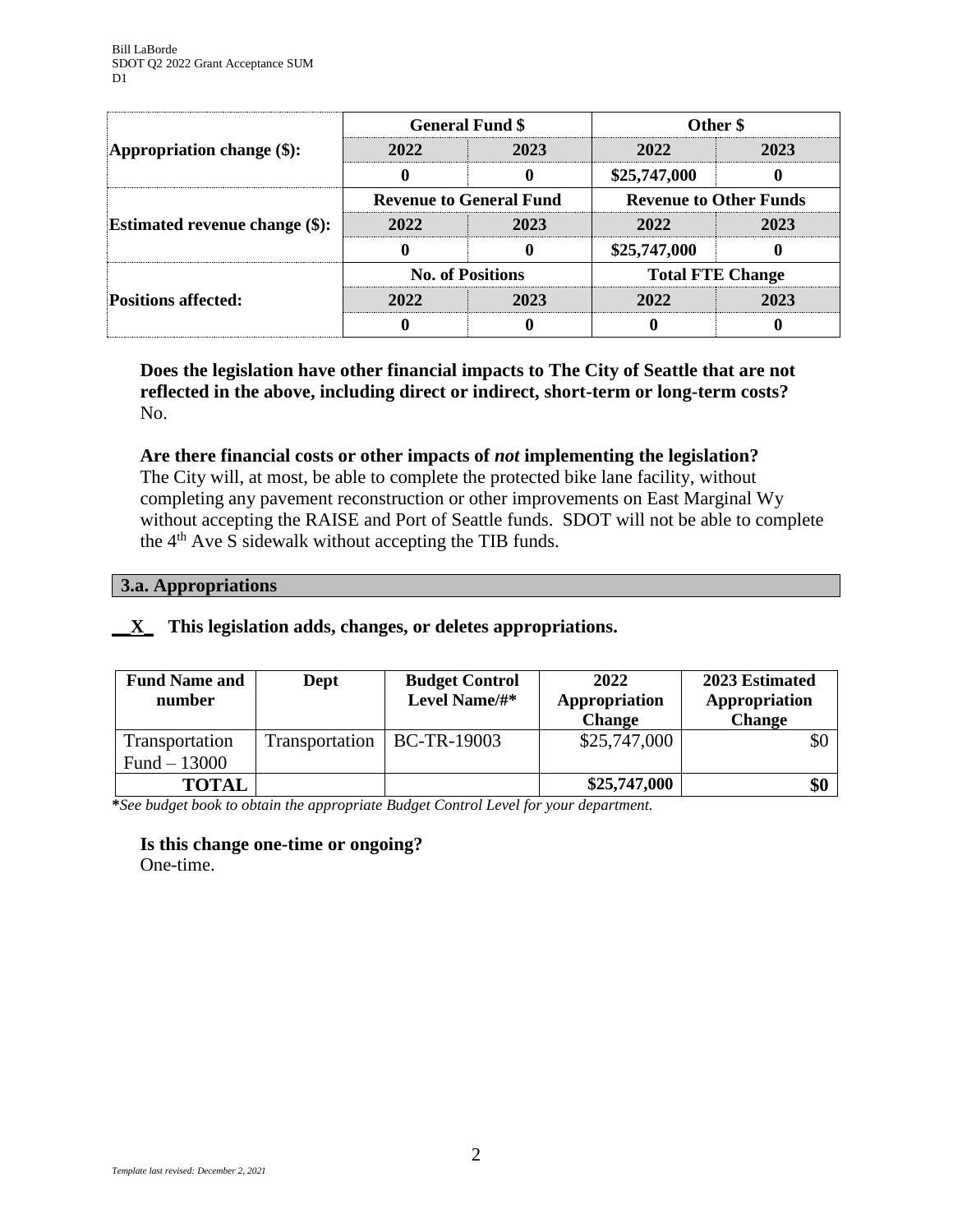### **3.b. Revenues/Reimbursements**

## **\_X\_ This legislation adds, changes, or deletes revenues or reimbursements.**

### **Anticipated Revenue/Reimbursement Resulting from This Legislation:**

| <b>Fund Name</b> | Dept           | <b>Revenue Source</b>             | 2022           | 2023 Estimated |
|------------------|----------------|-----------------------------------|----------------|----------------|
| and Number       |                |                                   | <b>Revenue</b> | <b>Revenue</b> |
| Transportation   | Transportation | $USDOT - Rebuilding$              | \$20,000,000   | \$0            |
| Fund $-13000$    |                | American Infrastructure with      |                |                |
|                  |                | Sustainability and Equity         |                |                |
|                  |                | (RAISE) Grant Program             |                |                |
| Transportation   | Transportation | Port of Seattle                   | \$5,500,000    | \$0            |
| Fund $-13000$    |                |                                   |                |                |
| Transportation   | Transportation | State of Washington $-$           | \$247,000      | \$0            |
| Fund $-13000$    |                | <b>Transportation Improvement</b> |                |                |
|                  |                | Board                             |                |                |
| <b>TOTAL</b>     |                |                                   | \$25,747,000   | \$0            |

**Is this change one-time or ongoing?**

One-time.

## **4. OTHER IMPLICATIONS**

- **a. Does this legislation affect any departments besides the originating department?** Seattle Public Utilities plans to upgrade infrastructure as part of the East Marginal Wy project
- **b. Is a public hearing required for this legislation?** No.
- **c. Is publication of notice with** *The Daily Journal of Commerce* **and/or** *The Seattle Times* **required for this legislation?** No.
- **d. Does this legislation affect a piece of property?** No.
- **e. Please describe any perceived implication for the principles of the Race and Social Justice Initiative. Does this legislation impact vulnerable or historically disadvantaged communities? What is the Language Access plan for any communications to the public?** Nearer term, the East Marginal project will facilitate job growth within the construction trades and, longer term, in the maritime and industrial sector. Targeted hiring and apprenticeship opportunities could ensure that local communities of color benefit from that job growth. Building a protected bike facility between Spokane St and downtown also